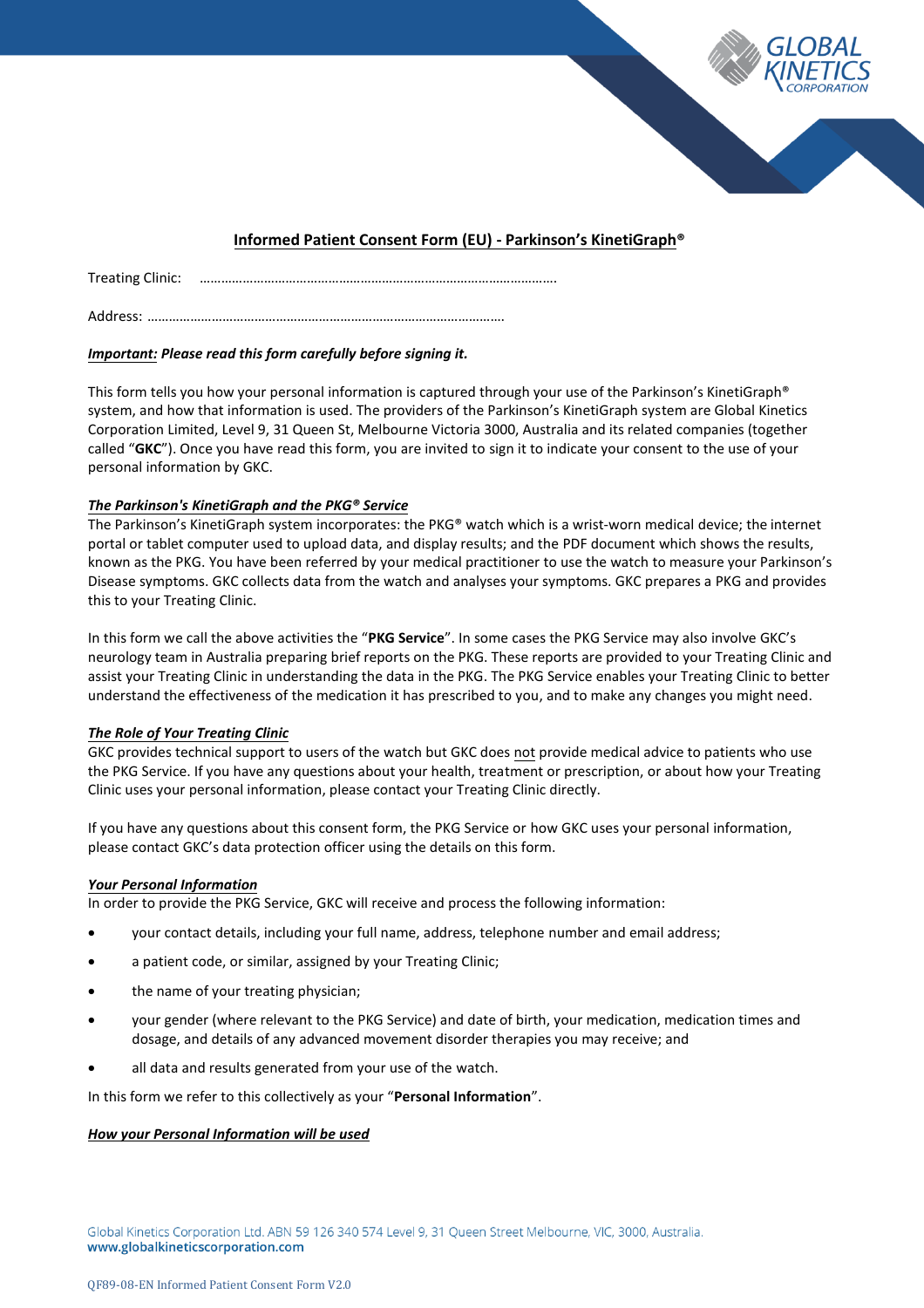

If you provide your consent on this form, your Treating Clinic will provide Personal Information to GKC to enable GKC to register you for the PKG Service, deliver the watch to you directly (or in some cases to your Treating Clinic to provide to you), perform the PKG Service and provide you with ongoing technical support.

Your Personal Information may also be shared with third parties who assist GKC to provide the PKG Service. You will not be subject to automated decisions which significantly affect you as a result of your use of the watch, as your medical treatment will always be determined by your medical professionals at your Treating Clinic.

#### *Legal Basis for Processing*

GKC's processing of your Personal Information is undertaken on the basis of the consent you provide on this form. You can withdraw your consent at any time by contacting GKC's data protection officer using the details below. GKC also retains and processes your Personal Information where we are under a legal or regulatory requirement to do so.

### *Your Rights in your Personal Information*

You have the right to request and obtain access to the Personal Information that GKC holds about you, and to ask for your Personal Information to be corrected or deleted (subject to any lawful exceptions). You also have the right to confirm that the Personal Information is being processed and to obtain other information about the processing. You have the right (in most cases) to withdraw your consent to the use of your Personal Information at any time or to request the transfer to another entity of your Personal Information.

If you withdraw your consent to the processing of your Personal Information then your Personal Information will be deleted, except to the extent that GKC is required to retain it. If you think that GKC has infringed your privacy then you have the right to lodge a complaint with your local Data Protection Supervisory Authority. GKC's lead Data Protection Supervisory Authority is the Data Protection Commission in Ireland [\(www.dataprotection.ie](http://www.dataprotection.ie/)) which is where GKC's main establishment in the EU (Global Kinetics Corporation EU Sales and Marketing Limited) is based.

If you wish to access, correct or make a request or complaint with respect to Personal Information held by GKC, contact GKC's data protection officer using the contact details below.

#### *Where Your Personal Information will be Stored*

GKC will store your Personal Information in the EU but it will be accessible by GKC from our offices in Australia so as to enable the relevant employees at GKC to provide the PKG Service.

### *How long will your Personal Information be Retained?*

GKC will retain a record of your Personal Information for as long as is required to deliver the PKG Service to you and for a period of at least eight years afterwards so as to enable GKC to deal with any ongoing treatment, regulatory, legal or patient welfare issues.

#### *Research*

If you provide your consent below, GKC will retain and archive de-identified data (data which no longer has information which personally identifies you) for ongoing research and product development purposes.

#### *Your Consent*

I wish to receive the watch and avail myself of the PKG Service (including technical assistance in relation to my use of the watch): *Please Initial* 

Global Kinetics Corporation Ltd. ABN 59 126 340 574 Level 9, 31 Queen Street Melbourne, VIC, 3000, Australia. www.globalkineticscorporation.com